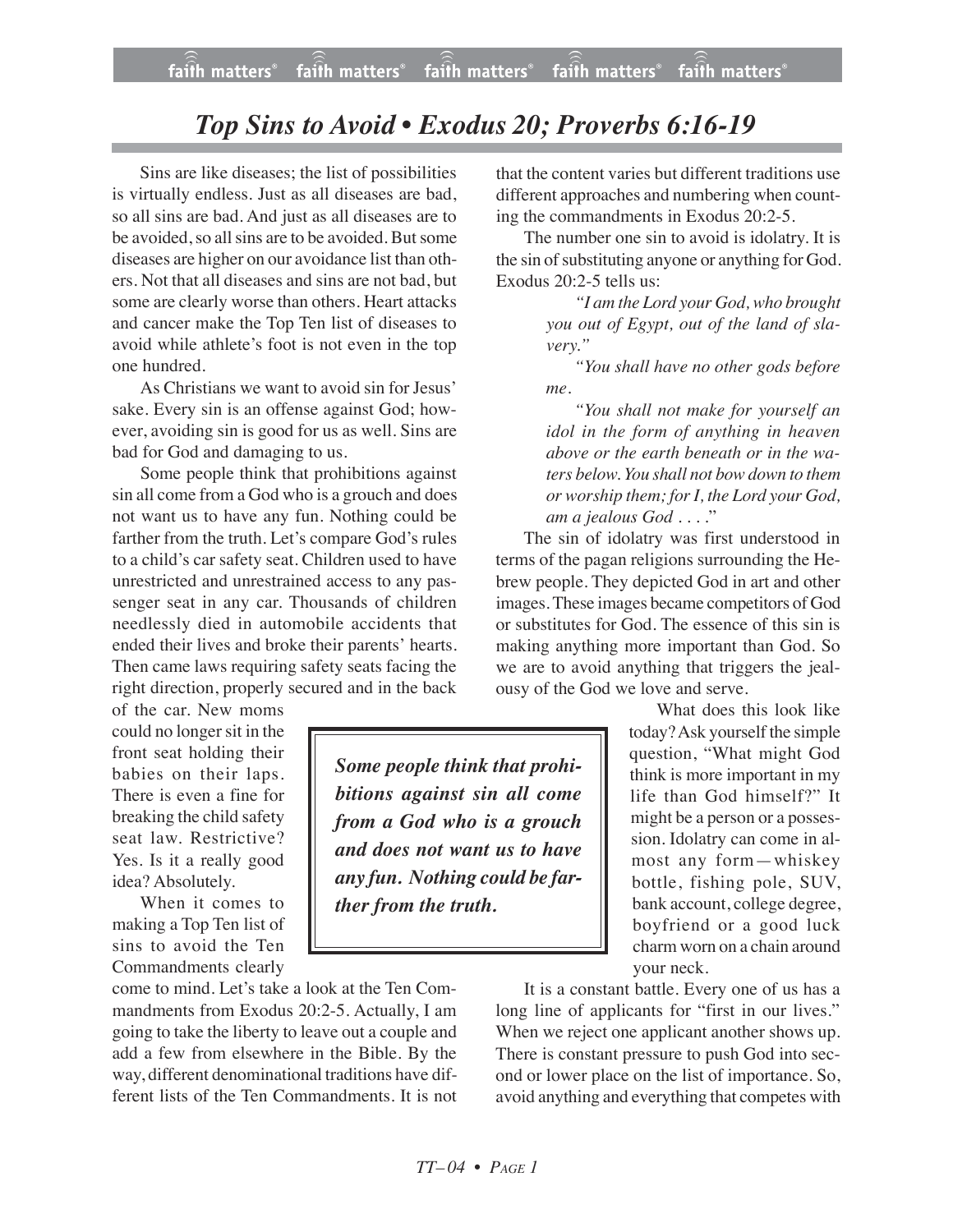God for number one place in your life.

Second on the Top Ten list of sins to avoid is profanity. There is a difference between profanity and obscenity. Obscenity is a whole dictionary full of mostly four-letter words that are generally related to sex or bodily functions and parts. Most obscenity is rooted in the person's anger, frustration, limited vocabulary or other personal problems. Obscenity is common in our culture and increasingly common on television and in the movies. Obscenity is vulgar and inappropriate and, while I would certainly include obscenity on a longer list of sins to avoid, it does not make the Top Ten. Profanity does, however, make the Top Ten list at number two.

Ironically, our culture is more accepting of profanity than obscenity. If I list for you the more frequent profanities in our vocabulary they include "Oh, my God" and "Jesus Christ". But if I speak the most common obscenities or even suggest the first letters of the most obscene words you will be offended and even outraged. The Federal Communications Commission allows profanity but bans obscenity.

Profanity is misusing the name of God. It is swearing by God's name and not keeping that vow. It is invoking God's name to make a point or to get attention. Exodus 20:7 tells us, "*You shall not misuse the name of the Lord your God, for the Lord will not hold anyone guiltless who misuses his name."*

One new Christian struggled to break the habit of bad language. He agreed to an accountability system with a Christian friend. He kept track of how many times he swore during the week, wrote a check for \$5 per profanity and put the check in the weekly church offering.

The first week it cost him \$100. The second week he did better ant it cost him less. But he just could not seem to break the habit. Then his friend unilaterally changed the contract. Instead of the guy who swore paying the weekly fine, his friend wrote the check each week. They would meet at church on Sunday morning and the mentor had the check all made out and signed. The man with the swearing problem just wrote in the amount. This helped him to understand God's grace and forgiveness and within a few weeks his profanity stopped.

Number three is overwork. It is actually a chronic sin of many hard-driving Type-A Christians today. There are many reasons why overwork is a sin, including abusing our bodies, idolizing achievement and not trusting God. In Exodus 20:8-11 we read:

> *"Remember the Sabbath day by keeping it holy. Six days you shall labor and do all your work, but the seventh day is a Sabbath to the Lord your God. On it you shall not do any work, neither you, nor your son or daughter, nor your manservant or maidservant, nor your animals, nor the alien within your gates. For in six days the Lord made the heavens and the earth, the sea, and all that is in them, but he rested on the seventh day. Therefore the Lord blessed the Sabbath day and made it holy."*

The principle here is clear. Take time off. Take a day off. Take a vacation. Lighten up. Trust God to help you do your work in less than 24 hours a day, seven days a week. Work hard, but don't overwork!

The fourth sin to avoid is murder. Most of us breathe a sigh of relief on this one because we have not killed anyone and probably never will. But, before we overrate ourselves, take note of news reports analyzing the behavior of American prison guards in Baghdad. American soldiers, intelligence agents and contract workers accused of prisoner abuse were ordinary people who would not have predicted their own behavior. Some of them are described as committed Christians and faithful church members. Before we assume ourselves incapable of abuse and murder, let's assume that we might take another person's life if we were caught in certain circumstances.

In the Ten Commandments it is only a few words: "*You shall not murder."* One of the ways to avoid this terrible sin is to assume that we might commit it and deeply resolve in advance that we will never take another human life. It is true that sometimes we may face a tragic moral choice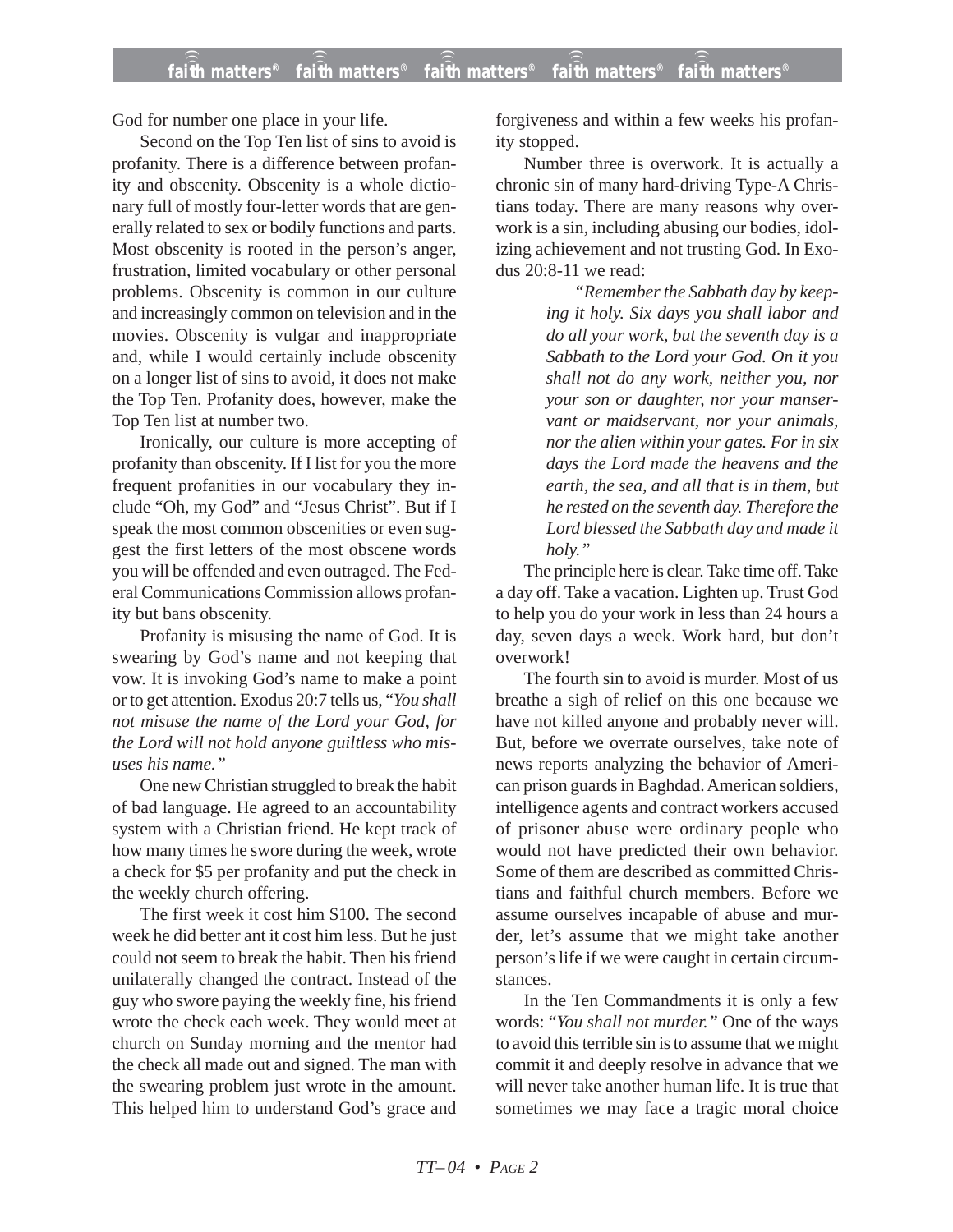## **faith matters® faith matters® faith matters® faith matters® faith matters®** ))) ))) ))) ))) )))

where self-defense or a just war invites life taking. If so, may such behavior be the last resort and with deep regret.

The taking of life has long been an area of moral debate. This debate has been mingled with political positions and government policies at home and abroad. In some cases our nation has been deeply divided. My advice to you is to pro-

mote, defend and celebrate human life as a gift from God. As for me, I want to avoid life taking and seek to be consistently pro-life at every opportunity and on every issue. From abortion to capital

punishment, I want to protect life.

Number five is adultery. Simply defined, adultery is sexual unfaithfulness to a marriage covenant. The Bible is simple and clear in Exodus 20:14, "*You shall not commit adultery."* Adultery is a sexual sin. But it is not primarily a sexual sin. It is primarily the breaking of a marriage vow and relationship between a man and a woman and God.

Marriage is God's design as the best and most intimate of lifelong relationships between a man and a woman. When God's best is exchanged for an encounter with someone else it deeply wounds the souls of everyone involved. What may seem like a good idea at the time turns out to be a moral disaster. Smart Christians not only avoid adultery, they avoid anything that might lead to adultery.

We hear a strong pro-adultery message ricocheting in our culture to the point that you might think everyone is unfaithful. There is a story about a dozen married women who met for lunch. One of them asked how many had remained faithful to their husbands throughout their marriage. Only one of the twelve raised her hand. Later that day, one of the women who did not raise her hand went home and told her husband what had happened. She said she had lied because she had been faithful to him. When he asked her why she didn't raise her hand she answered, "Because I was ashamed."

*Smart Christians not only avoid adultery, they avoid anything that might lead to adultery.*

Never be ashamed of avoiding the sin of adultery even if it looks like everyone else is doing it! The truth is that everyone is not doing it! The National Research Center at the University of Chicago conducted five studies beginning in 1988 and reported that 15% of Americans have ever cheated on a spouse and that in any given year the range is somewhere between 3-4% of hus-

> bands and wives are unfaithful.

If you are having an affair, end it. If you have never committed adultery, don't!!!!

Number six on the list of the Top Ten Sins to

Avoid is stealing. This sin does not need much of a definition. It is taking something that we have no right to take. Exodus 20:15 is just four words: "*You shall not steal."*

Amazingly, some of the most famous shoplifters in America are superstars with millions of dollars. Stealing is often not about the items stolen. It is done simply for the joy of stealing. The average value of shoplifted items in America increased 53% from 2000 to 2003. Towels disappear from hotels. Church hymnals disappear. Employees pilfer. Workers come late and leave early for full pay. People lie on income tax returns and expense reports. Stealing is a common sin that we easily rationalize and justify. We tend to say the company owes us, no one will know or it will never be missed.

If it's not yours, don't take it.

Number seven is lying. This is such a common and easy sin that it is universal. Some people lie when they would be better off telling the truth. Exodus 20:16 tells us, *"You shall not give false testimony against your neighbor."*

Lying is really a form of stealing because it robs others of the truth. Lying destroys trust. Lying undermines relationships. It cheats others out of the advantages of honesty. It is extremely difficult to rebuild a relationship when lying has torn that relationship apart.

USA Today reported an analysis of 7,000 resumes that were submitted by applicants to po-